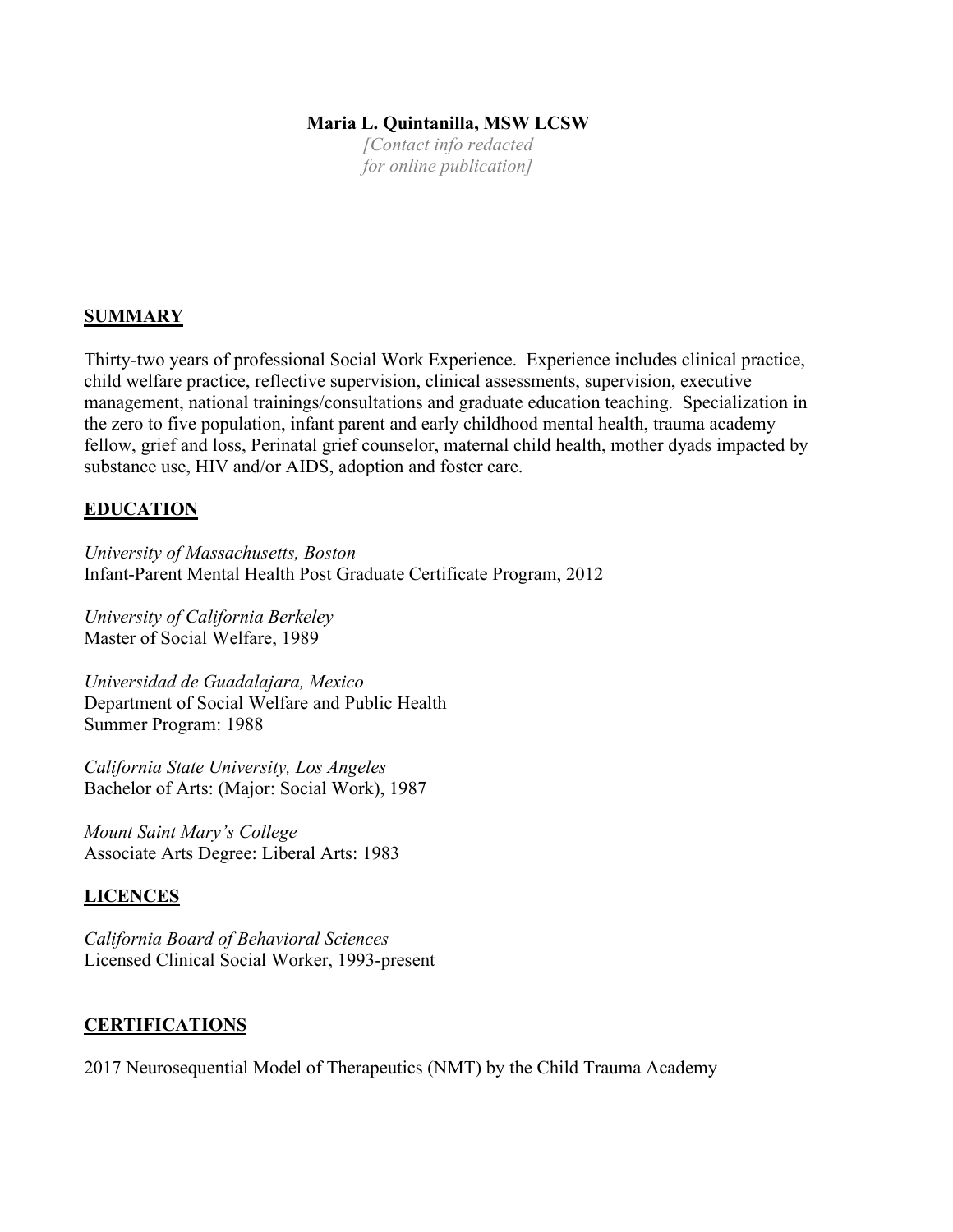2015 California Endorsement as an Infant-Family and Early Childhood Mental Health Specialist/Reflective Practice Facilitator II

2007 Advanced Clinical Bereavement Facilitator

1998 Strengthening Multi-Ethnic Families & Communities: A Violence Prevention Parent Training

1996 & 2010 Structural Analysis Family Evaluation (SAFE) Home Study Model

1997 PRIDE Trainer

1995 Model Approach to Parenting and Partnership (MAPP) Trainer

1993Perinatal Bereavement Counselor

# **LANGUAGES**

Bilingual: Spanish (speak, read, and write)

#### **PROFESSIONAL EXPERIENCE**

#### **California State University, Long Beach**

Position: Part time Field Liaison/Lecturer Graduate Social Work Department Fall 2013 –present Job Responsibilities: Teach Field Practicum to first year graduate social work students and Social Work Administration to second year social work graduate students

#### *Latino Family Institute, Inc.*

West Covina, CA Position: Founder & CEO October 2000 – Present

Job Responsibilities: Responsible for the ongoing direction of agency's adoption, foster care, kinship adoption, and family support programs along with the implementation of the mission and strategic goals of the agency. Responsible for the development, oversight and implementation of the fiscal, administrative, clinical, recruitment and Federal and State funded programs including serving as Project Administrator for the Infant Adoption Awareness Training Program (IAATP) and previously funded Abandoned Infants Assistance Program (AIA). I worked as an Infant Child Parent Specialist from October 2005-December 2009. Provided direct service in a home visiting strength-based model that included: parent-infant mental health services, infant mental health, crises intervention, received reflective supervision, family assessments, treatment planning, couple's psychotherapy and worked collaboratively with a multidisciplinary team including public health nurses, primary physicians, HIV specialists, substance abuse counseling, parent educators, family support specialists and HIV counselors. I completed over 3200 hours working directly with the 0-5 population during this four year federally funded program. In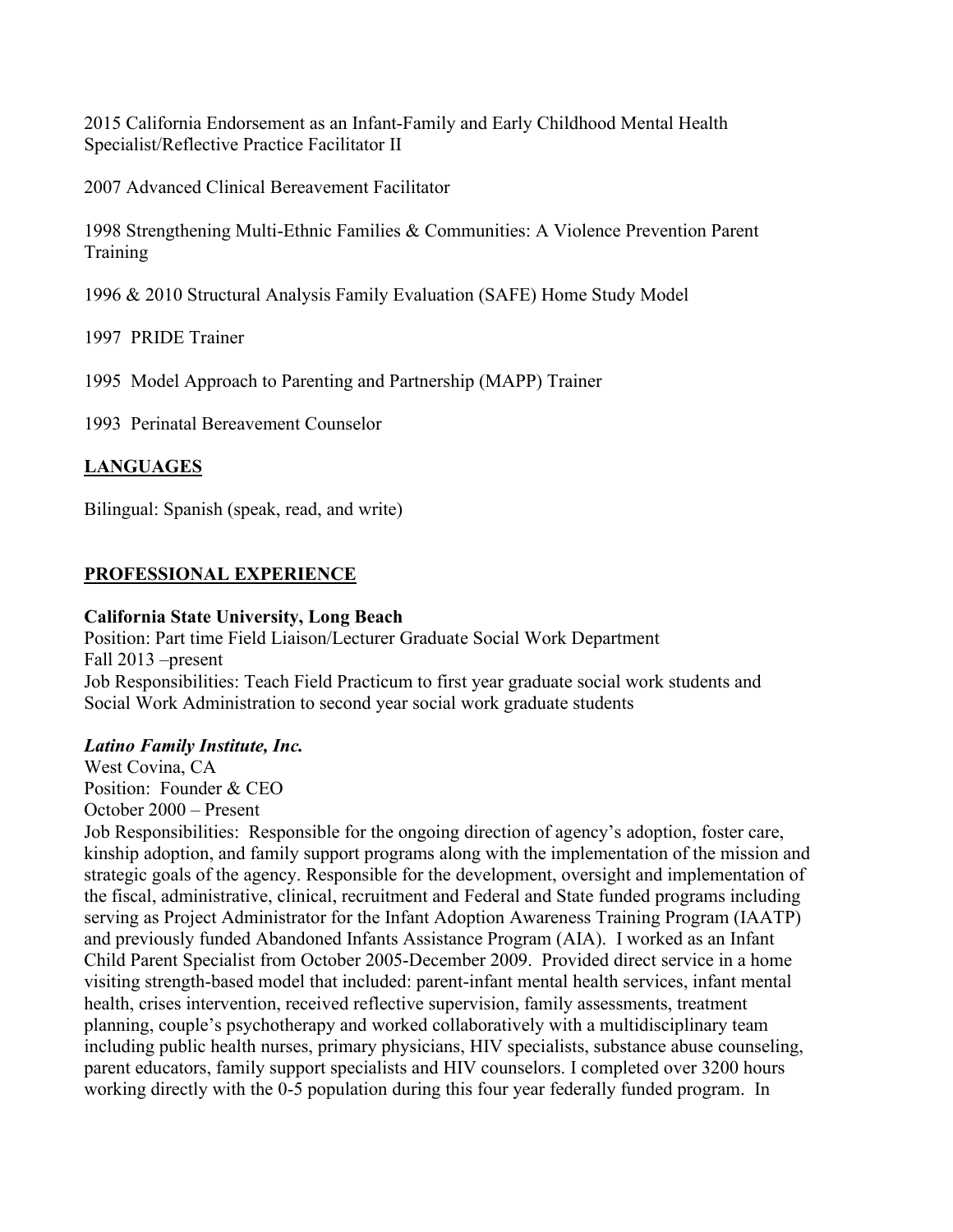addition, I have also completed 500 hours as an adoption & Foster Care social worker working with during my fifteen-month Napa Program and up through July 2014 with children 0-5 in foster and adoptive placements.

#### *Institute for Black Parenting*

Latino Family Division West Covina, CA Position: Program Director February 1996 – December 2001

Job Responsibilities: Responsible for ongoing direction of agency's adoption and foster care programs. Duties included overseeing the supervision of agency staff and contract personnel. Supervised the agency's Family Preservation Program Responsible for the development of the programs administrative, clinical, and recruitment components. Responsible for overseeing federal and state recruitment grants, carrying overflow and adoption and foster care cases and maintaining collateral networking on behalf of the agency. Maintained a caseload of adoption, foster care and family preservation families working closely with county to ensure timely reunification, timely permanency plans and the development of safety plans for high risk families struggling with substance use and family stability.

#### *Hispanic Family Institute*

El Centro Human Services City of Commerce, CA Position: Director June 1995 – January 1996 Job Responsibilities: Responsible for ongoing direction of agency's adoption and foster care and independent living care programs. Duties included overseeing the supervision of twenty-five agency staff and contract personnel. Responsible for the development of the programs fiscal, administrative, clinical components and program tracking and reporting systems. Responsible for completing State Department of Social Services and Department of Children & Family Services for Los Angeles and Orange County contracts and request funding proposals.

## **Los Angeles County Department of Mental Heal**th

Bell Gardens, CA Position: Psychiatric Social Worker October 1994-May 1995 Job Responsibilities: Responsible for providing crises intervention, clinical assessments using the DSM, individual, family and child psychotherapy under the weekly supervision of a licensed clinical social worker (LCSW).

## **Queen of the Valley Hospital**

West Covina, CA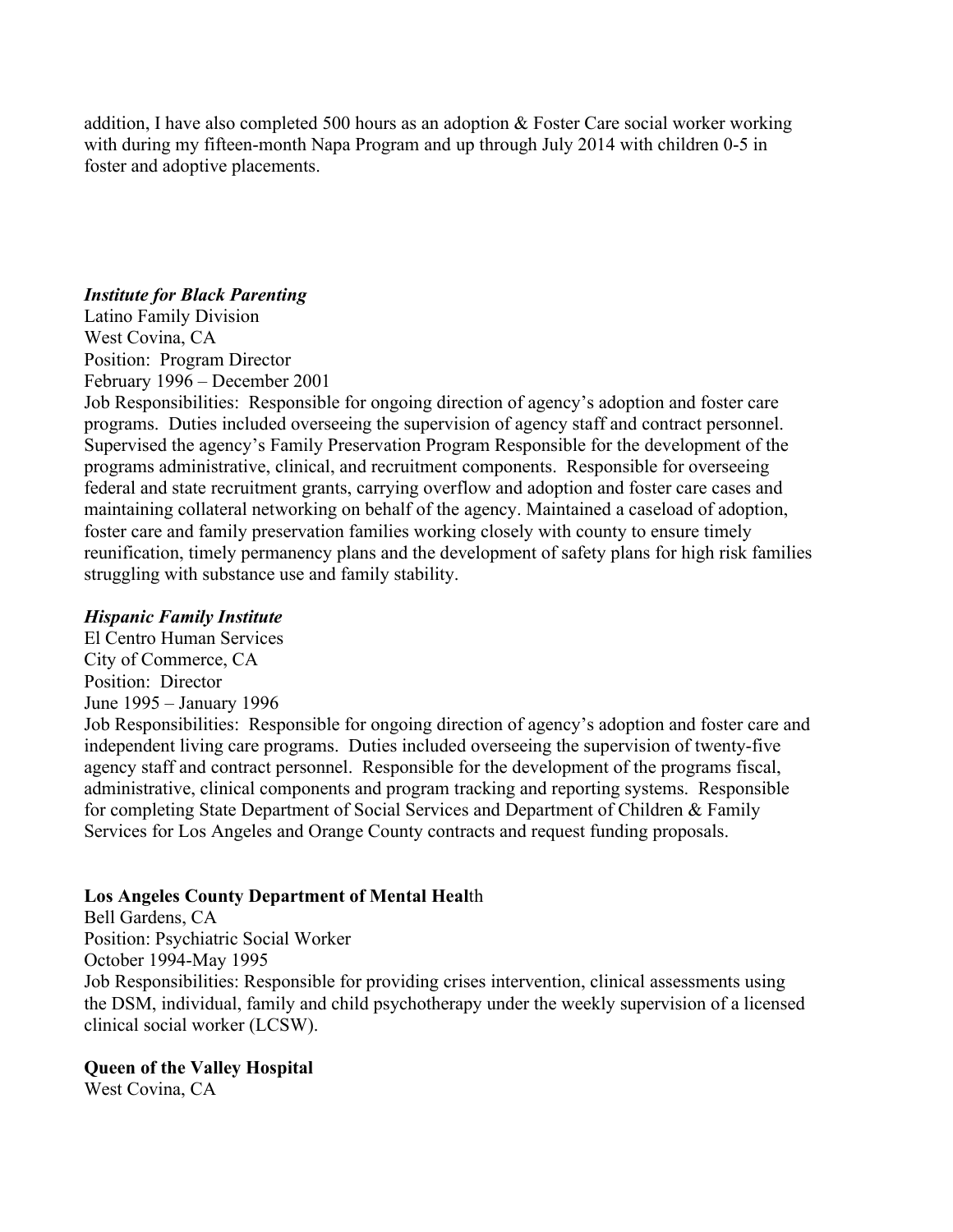Position: Maternal Child Health Medical Social Worker September 1993-September 2003

Job Responsibilities: Responsible for providing medical social work services to families whose infants were in the hospital's Labor & Delivery, Neonatal Intensive Care Unit, and Mother Baby Care Unit. Provided specialized intensive services to: teen mothers and their infants, mothers who were planning an adoption for their infants and for infants who were born prenatally exposed to substance use, parents who infants were born prematurely or with medical complications and provided crises intervention and grief counseling to parents whose infants

died in the NICU. Conducted training for medical personnel on the identification of domestic violence and child abuse in the hospital setting. Coordinated the hospitals SCAN (Suspected Child Abuse Neglect) Team and collaborated with local law enforcement and LA County's Child Death Review Team.

# **Pacific Clinics-Community Mental Health Clinic**

Duarte, CA Position: Clinical Social Worker May 1991-August 1993

Job Responsibilities: Responsible for providing crises intervention, clinical assessments using the DSM, individual, family and child psychotherapy under the weekly supervision of a licensed clinical social worker (LCSW) *and* a licensed clinical psychologist (Ph.D.). Special emphasis was placed on working with children who were in the foster care system with histories of significant trauma and with parents whose children were chronically mentally ill and support psychotropic medication compliance and parent's grief process.

# **California Department of Social Services-Adoptions Bureau**

Berkeley and Oakland CA Position: Adoption Social Worker July 1989- November 1990

Job Responsibilities: Responsible for providing adoption related services to families adopting infants through the Independent Adoptions Program. Services included: parent-infant integration support, family assessments, home visits, case management services, supportive services to mothers and fathers that were relinquishing parental rights of their infants and the completion of all of the required paperwork for the completion of the adoption by family's adoption attorney.

# **YWCA Wings**

Covina CA Position: Community Outreach Worker July 88- August 89

Job Responsibilities: Responsible for facilitating a women's support group for domestic violence survivors, completing restraining orders for women impacted by domestic violence, court advocacy at hearing related to obtaining restraining orders, training new Los Angeles County Sheriff Officers on domestic violence at the sheriff's academy, community outreach to local schools and community providers regarding domestic violence, answering the agency's domestic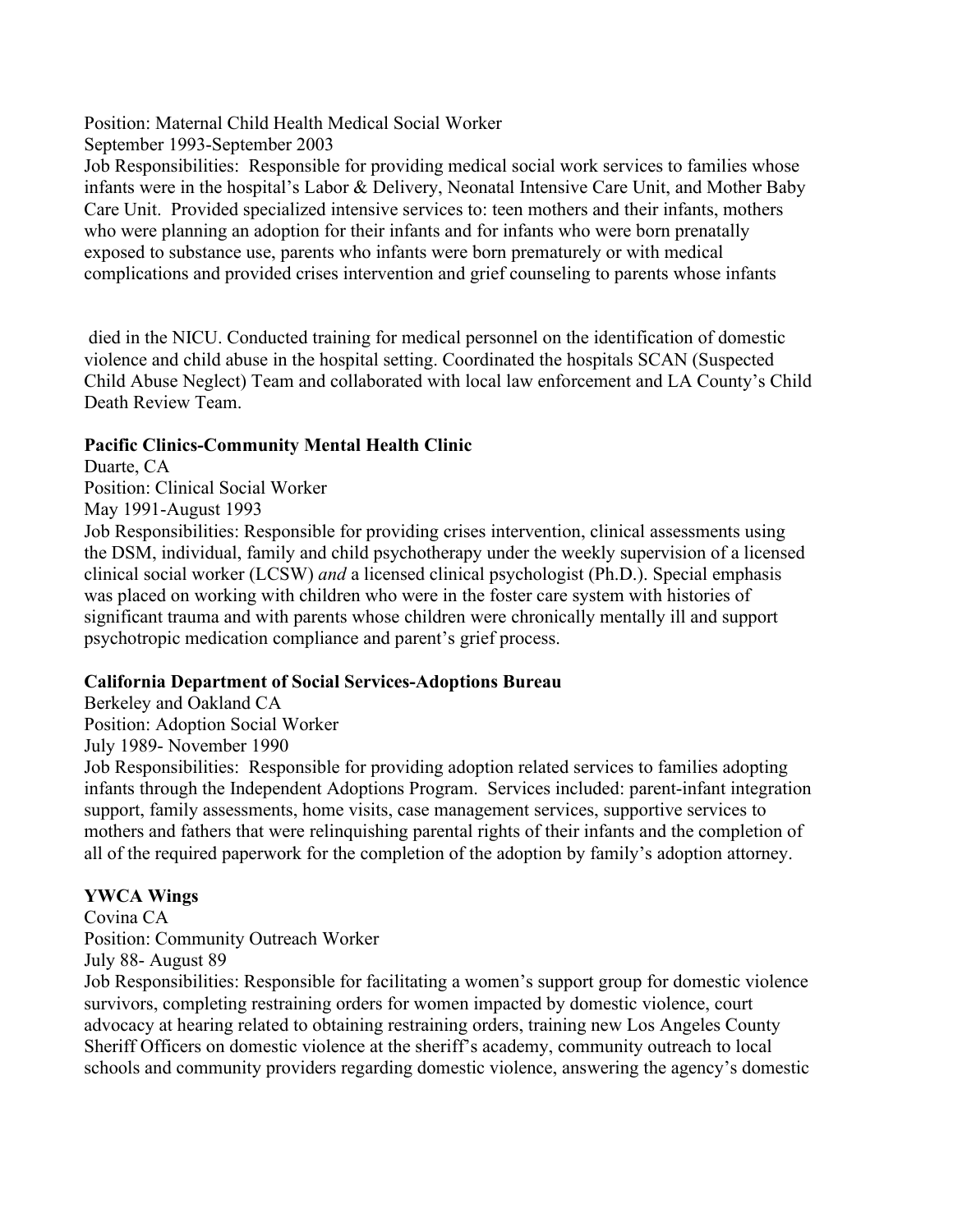violence hotline, working in agency's shelter for battered women, and identifying resources and linkages for women and children in crises.

# **AFFILIATIONS**

National Associations of Social Workers (NASW) National Council of Latino Executives (Advisory group to the Child Welfare League of America-CWLA) Latino Advisory Group for Wendy's Dave Thomas Foundation Adoption Exchange Association (AEA): Board Member/Board Secretary

## **Professional Publications**

Quintanilla, M., Correa-Romero, F., and Alvarez-Blasco, R., *Latino Families Are a Valuable Resource for Waiting Children*. 2012 North American Council on Adoptable Children Summer Adopt Talk.

Hutchison, C., Ortega, R., Quintanilla, M., *Nuestra Cultura Nuestra Familia: Working With Latino Adoptive and Foster Parents*. 2008 AdoptUsKids Publication.

Cristo, M., Encinas, A., Kappos, B., Quintanilla M. (Source Fall 2009) *Barriers to HIV Disclosure for Latino Mothers: Gender Roles, Cultural Ideals, and Religion. The National AIA* Resource Center.

Cristo, M., Encinas, A., Kappos, B., Quintanilla M., *A Culturally Competent Program Model: to Prevent Child Endangerment and Abandonment among Latinas and their Families living with Substance Abuse and HIV/AIDS-*Replication Manual 2009. Project funded by the U. S. Department of Health & Human Services Administration of Children and Families, Children's Bureau Grant Number: 93.551

Quintanilla, M., and Tello, J., *Formalizing Families Ties Through Adoption. 2003 Revised 2012*  This curriculum was funded by the U. S. Department of Health & Human Services Administration of Children and Families, Children's Bureau Grant Number: 90-CO-0905

Quintanilla, M., *Remove Barriers and Latino Families Will Adopt.* North American Council on Adoptable Children Summer Recruitment News. 2002.

#### **Honors & Awards**

2019 Adoption Excellence Award from The U.S. Department of Health & Human Services